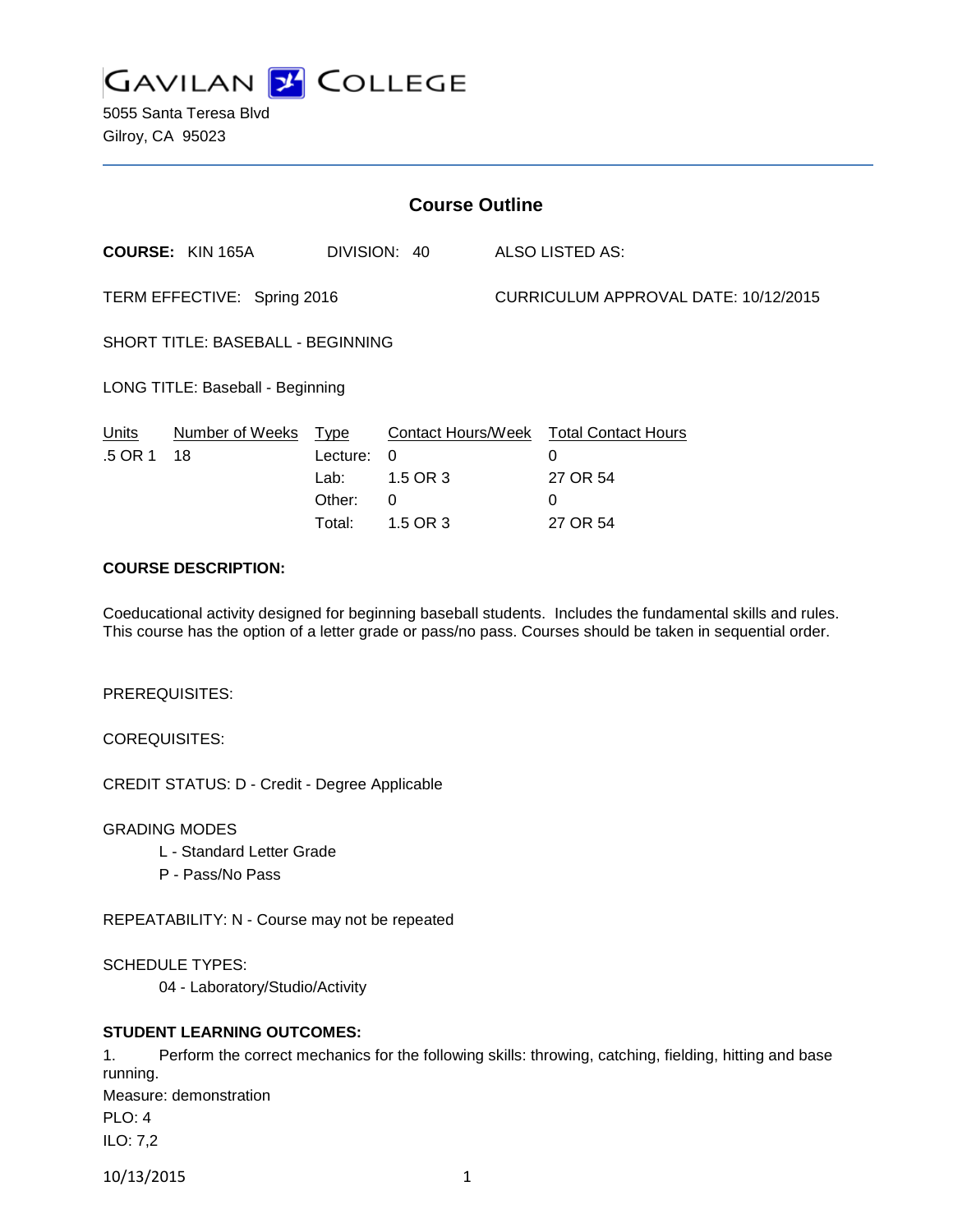# GE-LO: E1 Anticipated Year of Assessment: 2015-16

2. Explain and practice the rules of baseball.

Measure: written exam, oral quiz, demonstration

PLO: 7,4 ILO: 2,7,1 GE-LO: A1,A2 Anticipated Year of Assessment: 2015-16

# PROGRAM LEARNING OUTCOMES:

After completing the Kinesiology major a student will be able to:

1. List and describe five career options available in the field of kinesiology.

2. Describe and critically analyze the role of physical activity and its impact on health, society and quality of life.

3. Discuss the history and broad content within the discipline of kinesiology and develop skills to enable the synthesis of concepts across disciplines.

4. Identify critical elements of motor skill performance, combine motor skills into appropriate sequences for the purpose of improving skill learning, and demonstrate competent motor skill performance in a variety of physical activities.

5. Identify the skeletal and muscular structures of the human body.

6. Utilize measurement concepts (qualitative and quantitative) to assess student/client performance and program effectiveness.

7. Describe and demonstrate effective verbal and nonverbal communication skills.

# **CONTENT, STUDENT PERFORMANCE OBJECTIVES, OUT-OF-CLASS ASSIGNMENTS**

Curriculum Approval Date: 10/12/2015

3 - 6 Hours

Content: Discuss course syllabus, grading and class procedures. Introduce conditioning and stretching that will be used in class. Presentation on the correct throwing and catching mechanics. Introduction to the correct fundamental hitting aspects - stance, grip and swing.

Student Performance Objectives (SPO): Demonstrate the correct mechanics for throwing, catching and hitting a baseball. Participate in conditioning and stretching exercises.

Out-of-Class Assignments:

## 6 - 12 Hours

Content: Warm-up conditioning and stretching. Review the correct mechanics for throwing, catching and hitting. Emphasis will be on balance drills. Introduce the basic techniques for bunting. Presentation on the body mechanics for fielding a baseball - butt down and hands in front of the body. Practice fielding the ball both on the infield and the outfield. Incorporate throwing and catching skills with fielding a ball on the infield and the outfield.

Student Performance Objectives (SPO): Demonstrate the correct techniques for a basic bunt. Discuss the importance of the correct body position when fielding a baseball. Demonstrate the correct mechanics for fielding the ball both on the infield and the outfield. Perform the correct throwing and catching mechanics during the drills.

Out-of-Class Assignments:

3 - 6 Hours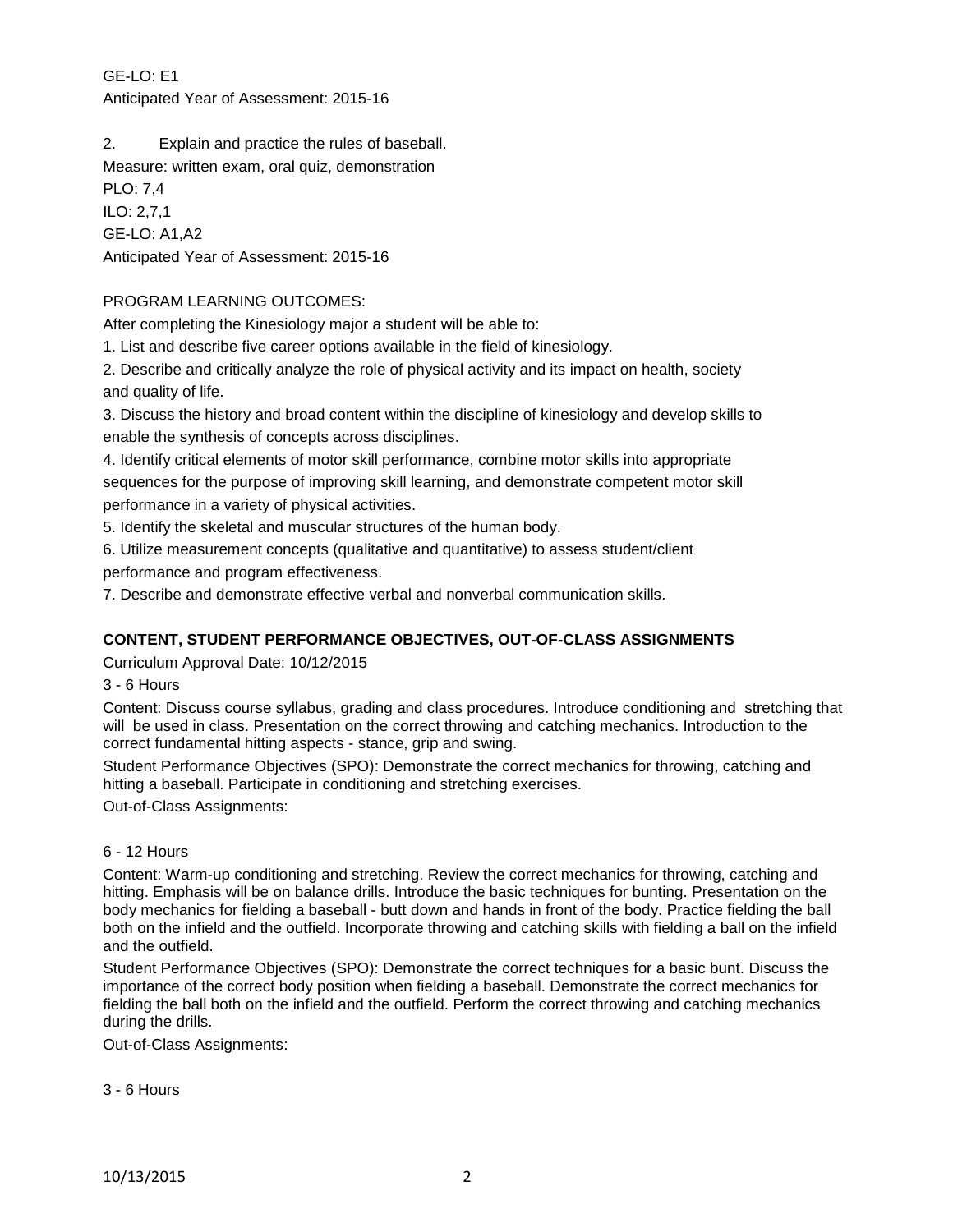Content: Warm-up conditioning and stretching. Review the techniques for the basic bunt as well as the correct mechanics for fielding a baseball. Work on all skills learned to date in a variety of drill and game-like activities.

Student Performance Objectives (SPO): Utilize the correct mechanics when throwing, catching, fielding and hitting a baseball. Participate in class activities.

Out-of-Class Assignments:

### 3 - 6 Hours

Content: Warm-up conditioning and stretching. Review all skills learned to date. Presentation on base running skills and techniques including the correct way to run out a ground ball hit in the infield and a fly ball hit to the outfield.

Student Performance Objectives (SPO): Demonstrate the correct techniques for base running. Discuss the correct way to run out a ground ball hit in the infield and a fly ball hit to the outfield.

Out-of-Class Assignments:

### 6 - 12 Hours

Content: Warm-up conditioning and stretching. Presentation on the rules of baseball. Review base running techniques. Continue to work on skill building by providing opportunities for students to practice their throwing, catching, fielding, hitting and base running skills by incorporating them in various drills. Student Performance Objectives (SPO): Discuss the rules of baseball. Utilize one's throwing, catching, fielding, hitting and base running skills during class activities.

Out-of-Class Assignments:

4.5 - 9 Hours Content: Warm-up conditioning and stretching. Review the rules of baseball and use them in game-like activities. Continue working on all skills in a variety of drills and activities. Skill testing. Student Performance Objectives (SPO): Practice the rules during class activities. Utilize the correct mechanics when performing all baseball skills. Participate in class activities, including skill testing.

## **METHODS OF INSTRUCTION:**

guided practice, demonstration, discussion, peer teaching

## **METHODS OF EVALUATION:**

Category 1 - The types of writing assignments required: Percent range of total grade: % to %

If this is a degree applicable course, but substantial writing assignments are NOT appropriate, indicate reason

Course primarily involves skill demonstration or problem solving

Category 2 - The problem-solving assignments required: Percent range of total grade: % to %

Category 3 - The types of skill demonstrations required: Percent range of total grade: 35 % to 60 % Performance Exams

Category 4 - The types of objective examinations used in the course: Percent range of total grade: 10 % to 20 %